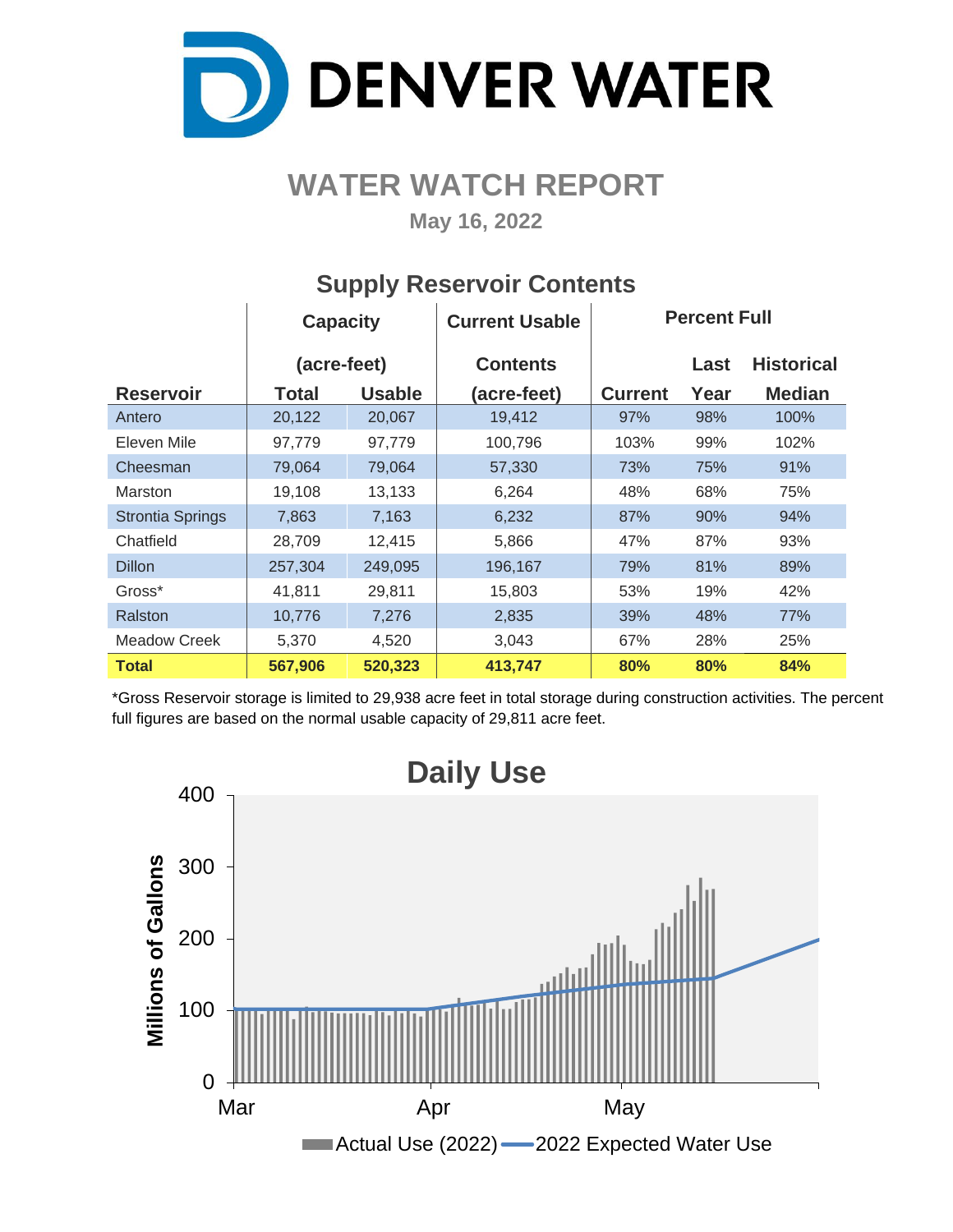## **Supply Reservoir Contents**



Note: Denver Water forecasts seasonal reservoir storage contents under dry future weather, normal future weather and wet future weather scenarios.

Gross Reservoir storage is limited to 29,938 acre feet in total storage during construction activities. The percent full figures are based on the normal usable capacity of 29,811 acre feet.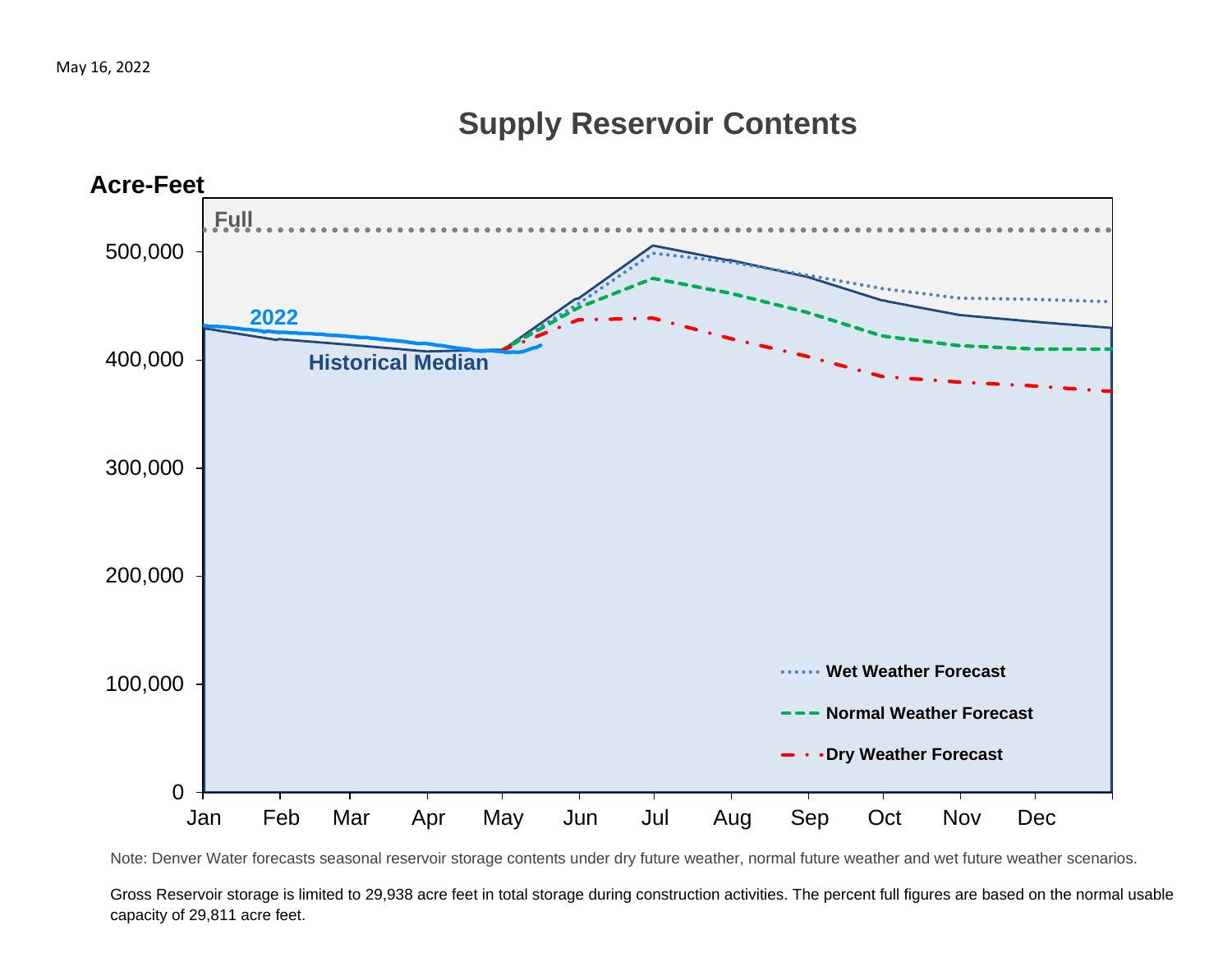

# **May Precipitation**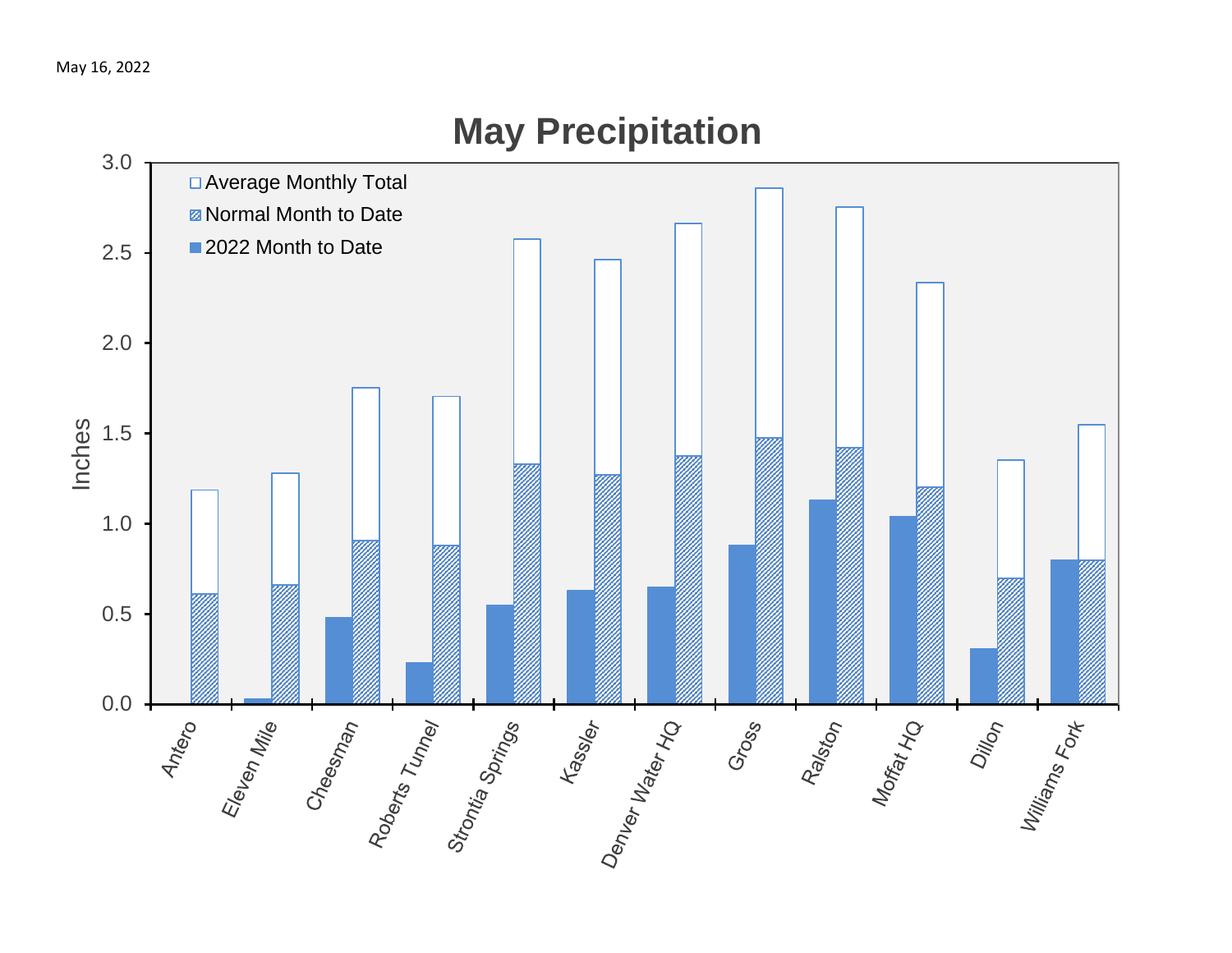

Data are from the 7 Snotel stations above Denver Water's Upper South Platte diversion

#### **Snowpack: Colorado River Watershed**

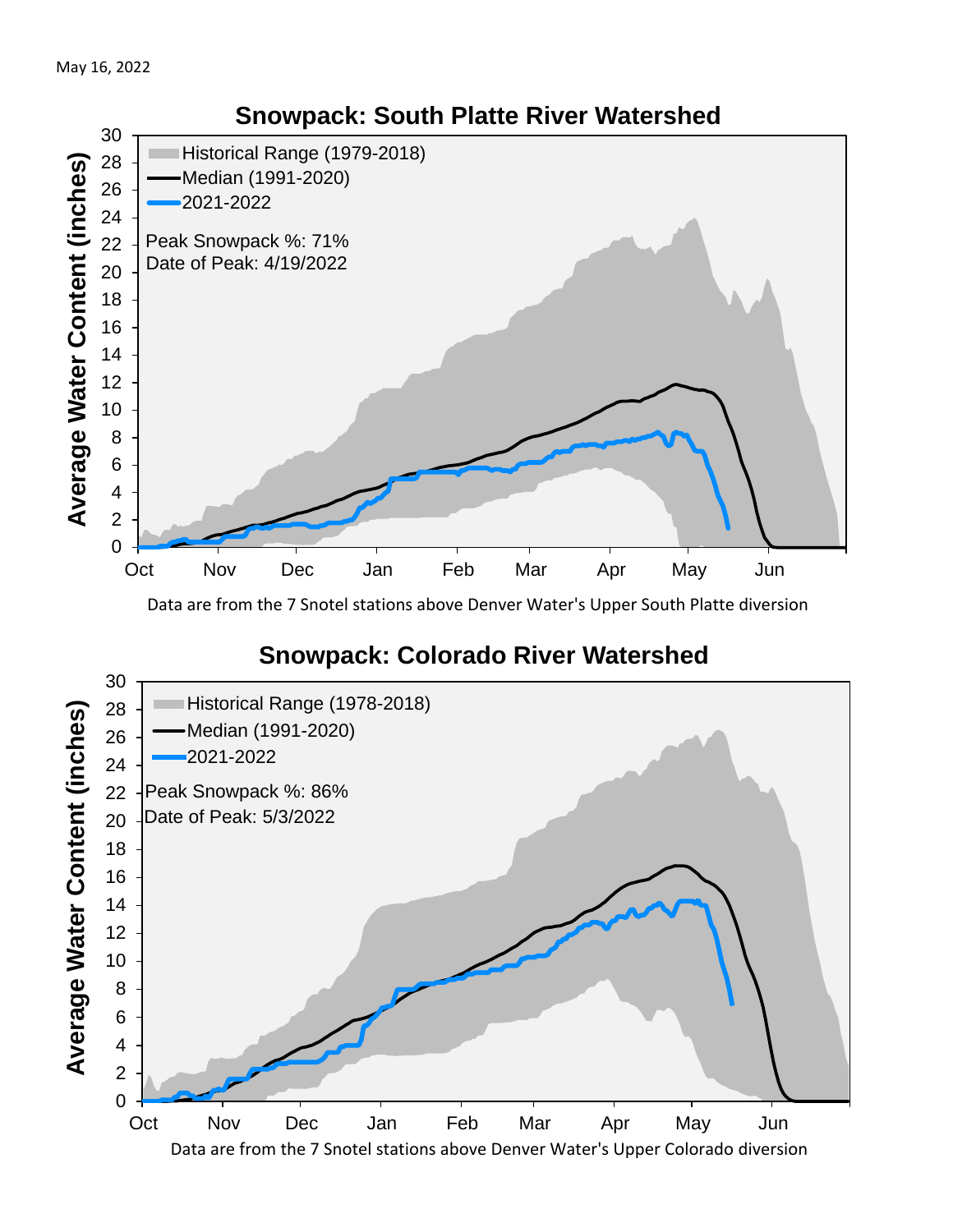

#### **CUMULATIVE PRECIPITATION: COLORADO RIVER WATERSHED**



**CUMULATIVE PRECIPITATION: SOUTH PLATTE RIVER WATERSHED**

Data are from the 7 SNOTEL stations above Denver Water's Upper Colorado diversion facilities.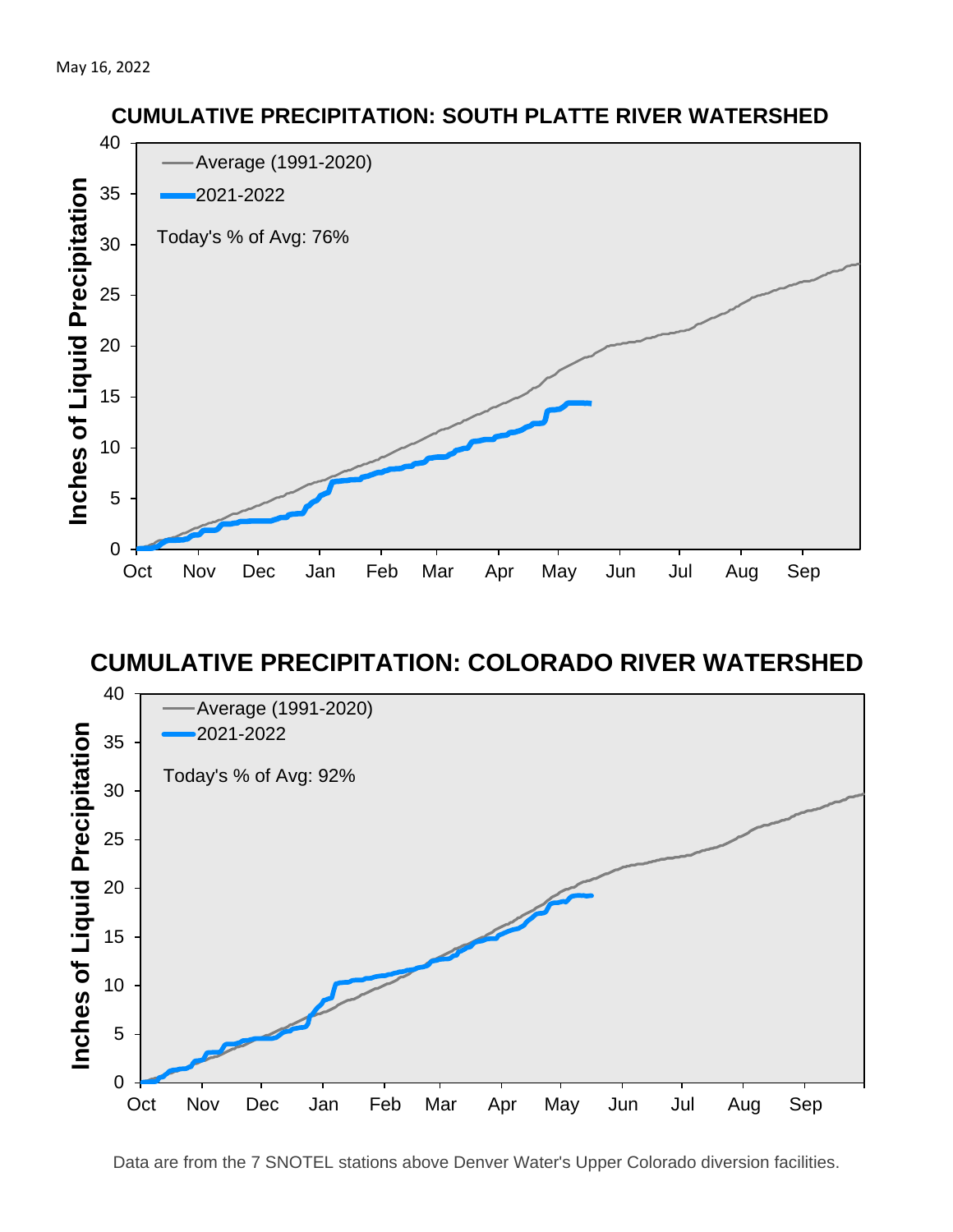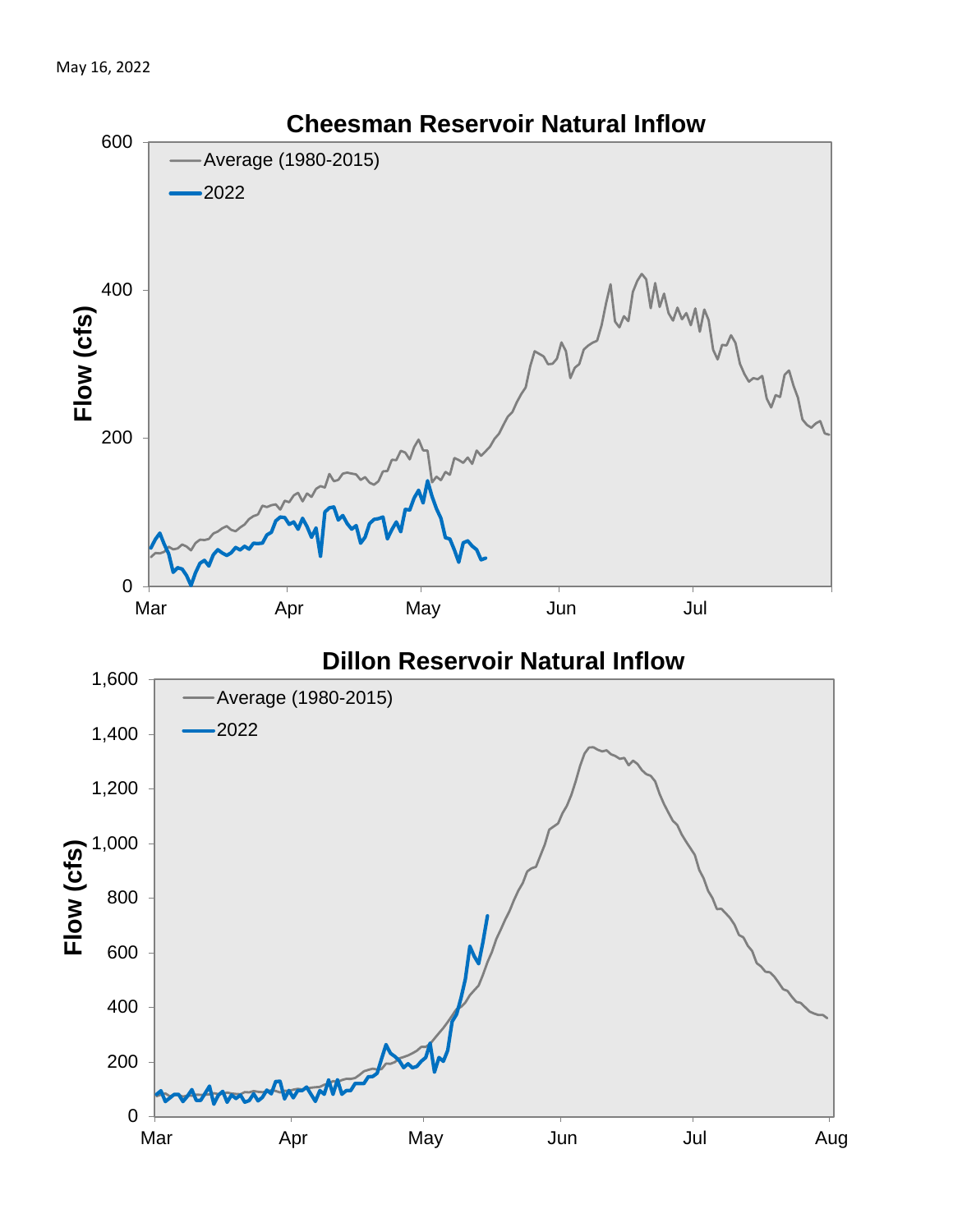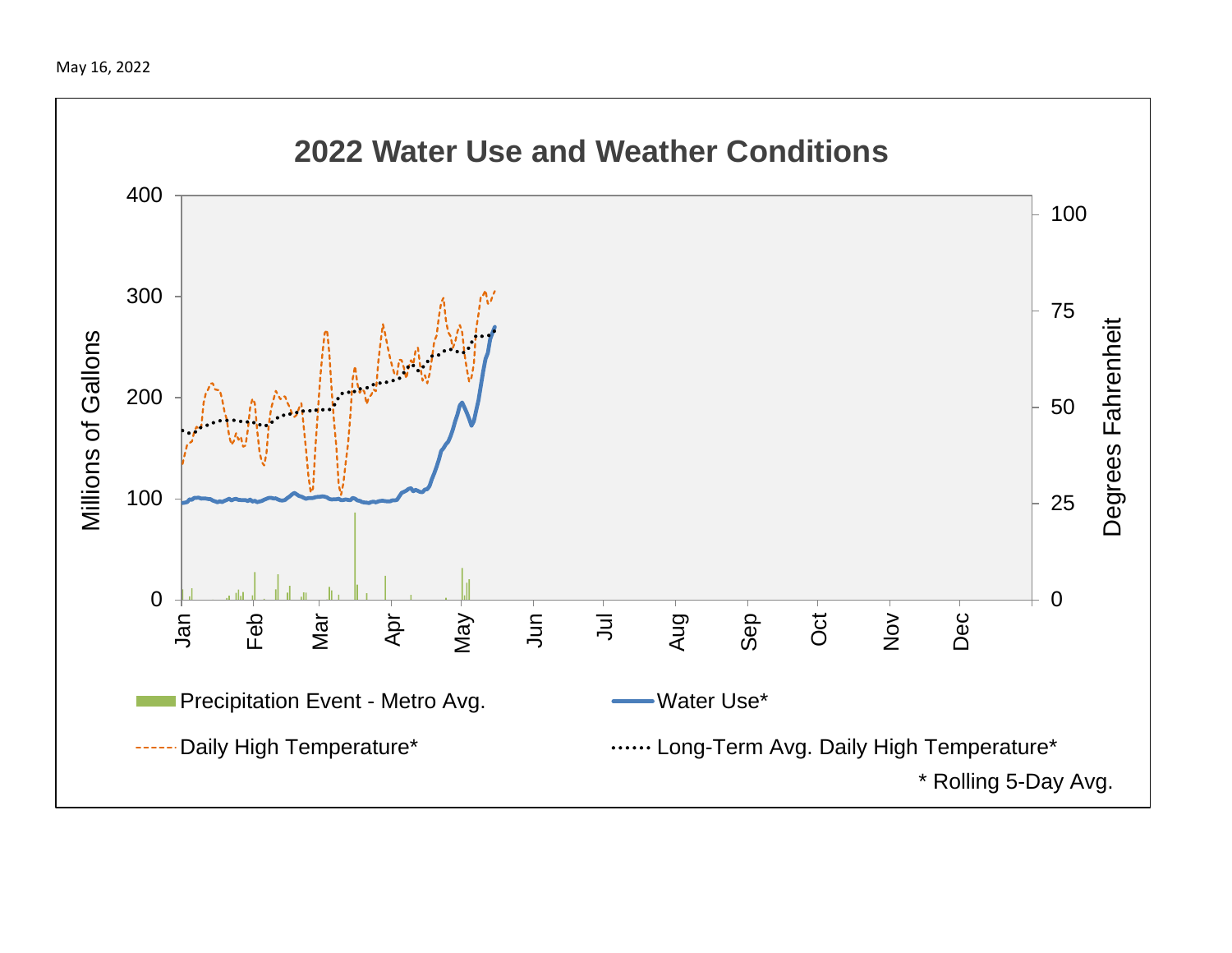| <b>Denver Water Use and Reservoir Contents 2022</b>   |         |                |         |     |                 |         |         |     |     |     |     |     |     |     |         |
|-------------------------------------------------------|---------|----------------|---------|-----|-----------------|---------|---------|-----|-----|-----|-----|-----|-----|-----|---------|
|                                                       |         |                | Jan     | Feb | Mar             | Apr     | May     | Jun | Jul | Aug | Sep | Oct | Nov | Dec | YTD-Avg |
| Predicted End-of-Month Supply Reservoir               |         |                |         |     |                 |         | 447,500 |     |     |     |     |     |     |     |         |
| Contents (Full = $518,449$ AF)                        |         |                |         |     |                 |         |         |     |     |     |     |     |     |     |         |
| Actual End-of-Month Supply<br>Reservoir Contents (AF) |         |                | 425,595 |     | 421,903 415,083 | 407,905 |         |     |     |     |     |     |     |     |         |
| Actual % Full                                         |         |                | 82%     | 81% | 80%             | 79%     |         |     |     |     |     |     |     |     |         |
| Historical Median % Full                              |         |                | 81%     | 80% | 79%             | 79%     | 88%     | 98% | 95% | 92% | 88% | 85% | 84% | 83% |         |
| 2022 Expected Daily Use (MG)                          |         |                | 105     | 104 | 102             | 120     | 157     | 257 | 298 | 292 | 270 | 158 | 105 | 101 | 113     |
| Actual Daily Use (MG)                                 |         | $\mathbf{1}$   | 92      | 98  | 102             | 102     | 192     |     |     |     |     |     |     |     |         |
|                                                       |         | $\mathbf 2$    | 100     | 95  | 101             | 102     | 169     |     |     |     |     |     |     |     |         |
|                                                       |         | 3              | 100     | 100 | 101             | 99      | 166     |     |     |     |     |     |     |     |         |
|                                                       |         | 4              | 105     | 105 | 100             | 109     | 165     |     |     |     |     |     |     |     |         |
|                                                       |         | 5              | 99      | 97  | 95              | 118     | 171     |     |     |     |     |     |     |     |         |
|                                                       |         | 6              | 101     | 103 | 100             | 108     | 214     |     |     |     |     |     |     |     |         |
|                                                       |         | $\overline{7}$ | 100     | 100 | 102             | 107     | 222     |     |     |     |     |     |     |     |         |
|                                                       |         | 8              | 101     | 100 | 101             | 108     | 217     |     |     |     |     |     |     |     |         |
|                                                       |         | 9              | 101     | 102 | 103             | 112     | 236     |     |     |     |     |     |     |     |         |
|                                                       | D       | 10             | 99      | 98  | 88              | 103     | 241     |     |     |     |     |     |     |     |         |
|                                                       | A       | 11             | 100     | 97  | 100             | 115     | 275     |     |     |     |     |     |     |     |         |
|                                                       | Y       | 12             | 98      | 96  | 105             | 102     | 253     |     |     |     |     |     |     |     |         |
|                                                       |         | 13             | 101     | 99  | 98              | 103     | 285     |     |     |     |     |     |     |     |         |
|                                                       | $\circ$ | 14             | 93      | 105 | 102             | 112     | 268     |     |     |     |     |     |     |     |         |
|                                                       | F       | 15             | 96      | 108 | 99              | 116     | 269     |     |     |     |     |     |     |     |         |
|                                                       |         | 16             | 96      | 105 | 97              | 116     |         |     |     |     |     |     |     |     |         |
|                                                       | М       | 17             | 103     | 106 | 96              | 118     |         |     |     |     |     |     |     |     |         |
|                                                       | O       | 18             | 96      | 106 | 97              | 137     |         |     |     |     |     |     |     |     |         |
|                                                       | N       | 19             | 100     | 98  | 96              | 140     |         |     |     |     |     |     |     |     |         |
|                                                       | Τ       | 20             | 100     | 99  | 97              | 148     |         |     |     |     |     |     |     |     |         |
|                                                       | H       | 21             | 102     | 102 | 96              | 152     |         |     |     |     |     |     |     |     |         |
|                                                       |         | 22             | 95      | 100 | 94              | 160     |         |     |     |     |     |     |     |     |         |
|                                                       |         | 23             | 102     | 102 | 102             | 151     |         |     |     |     |     |     |     |     |         |
|                                                       |         | 24             | 102     | 102 | 98              | 159     |         |     |     |     |     |     |     |     |         |
|                                                       |         | 25             | 95      | 99  | 93              | 160     |         |     |     |     |     |     |     |     |         |
|                                                       |         | 26             | 101     | 103 | 101             | 178     |         |     |     |     |     |     |     |     |         |
|                                                       |         | 27             | 94      | 104 | 97              | 194     |         |     |     |     |     |     |     |     |         |
|                                                       |         | 28             | 103     | 103 | 102             | 192     |         |     |     |     |     |     |     |     |         |
|                                                       |         | 29             | 96      |     | 96              | 194     |         |     |     |     |     |     |     |     |         |
|                                                       |         | 30             | 102     |     | 92              | 204     |         |     |     |     |     |     |     |     |         |
|                                                       |         | 31             | 91      |     | 101             |         |         |     |     |     |     |     |     |     |         |
| <b>Monthly Average</b>                                |         |                | 99      | 101 | 98              | 134     | 223     |     |     |     |     |     |     |     | 121     |
| % of 2022 Expected Daily Use                          |         |                | 94%     | 97% | 97%             | 112%    | 142%    |     |     |     |     |     |     |     | 107%    |

Notes: 1) "AF" denotes acre-feet. "MG" denotes million gallons. 2) Expected Daily Use is based on historical use with normal weather conditions. 3) The predicted end-of-month supply reservoir contents figures assume normal weather after May 2<sup>nd</sup>, 2022. 4) The differences between predicted and actual end-of-month supply reservoir contents are the result of normal estimation error of daily use, supply, evaporation, carriage losses and raw water deliveries. 5) Predicted supply reservoir contents last updated on May 2<sup>nd</sup>, 2022. 6) Daily water figures are subject to change.

#### May 16, 2022